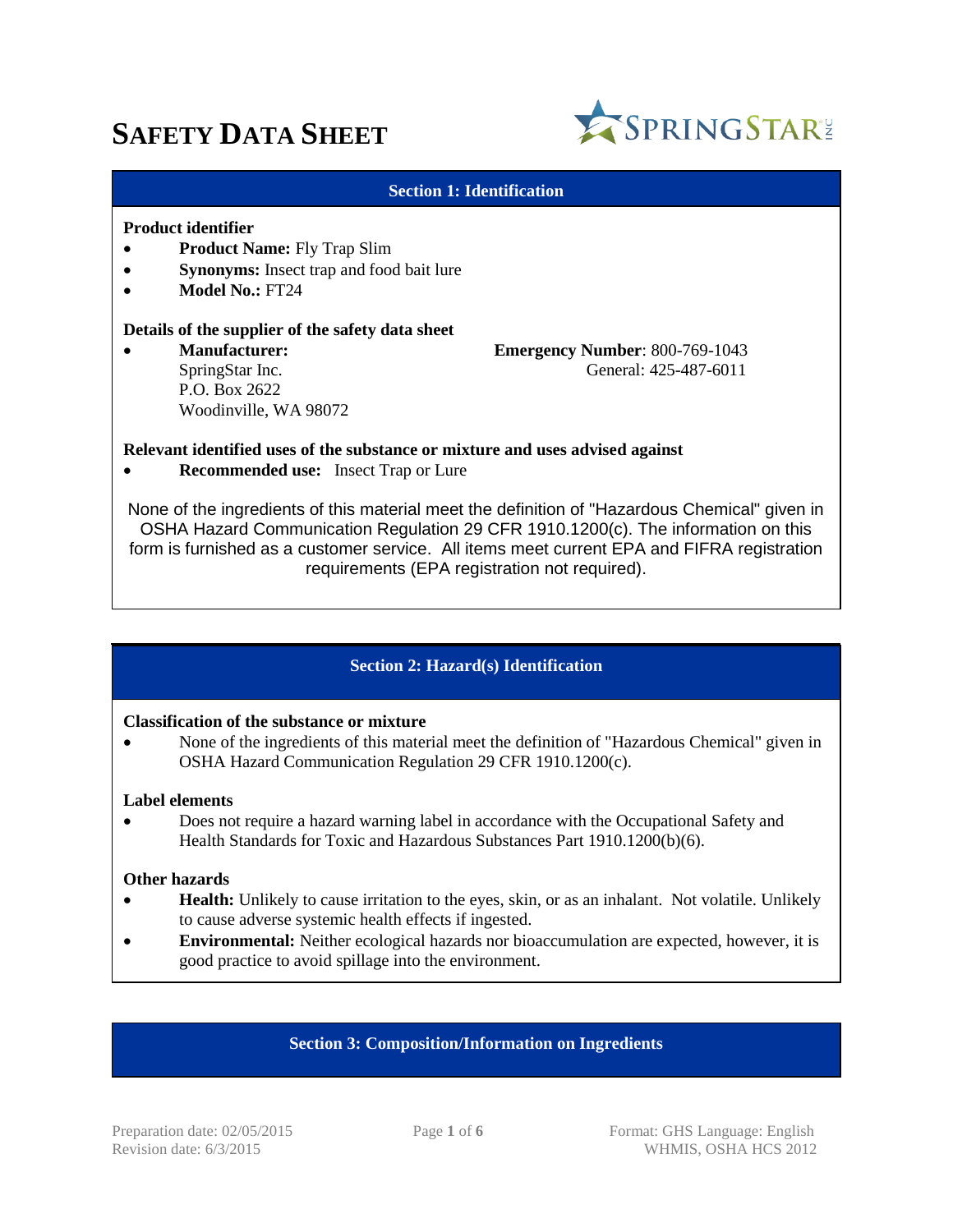# **Substances**

- **Chemical name:** Trade Secret.
- **Common name and synonyms:** Trade Secret.
- **Chemical Abstracts Service (CAS) number:** Trade Secret.
- **Impurities and stabilizing additives:** Trade Secret.

# **Mixtures**

- **Chemical name:** Trade Secret.
- **Common name and synonyms:** Trade Secret.
- **Chemical Abstracts Service (CAS) number:** Trade Secret.
- **Impurities and stabilizing additives:** Trade Secret.

The chemical name and concentration (i.e., exact percentage) of all ingredients which are classified as health hazards and are:

| a. Present above their cut-off/concentration limits:             | None |
|------------------------------------------------------------------|------|
| b. Present a health risk below the cut-off/concentration limits: | None |

- The concentration (exact percentages) of each ingredient:
- a. A trade secret claim is made.

# **Chemicals where a trade secret is claimed**

 The specific chemical identity and/or exact percentage (concentration) of composition has been withheld as a trade secret.

None of the trade secret ingredients are considered hazardous, None of the trade secret ingredients have a PEL established under OSHA regulations, None of the trade secret ingredients have a TLV established under OSHA regulations

# **Section 4: First-Aid Measures**

**Description of first aid measures by relevant routes of exposure:**

| Remove any contaminated clothing. Wash skin with soap or mild<br>detergent and water for at least 15 minutes. Thoroughly wash<br>contaminated clothing or shoes before reuse. |
|-------------------------------------------------------------------------------------------------------------------------------------------------------------------------------|
| Check for and remove contact lenses. Flush with water for 15 min. Seek<br>medical attention immediately.                                                                      |
| Remove to fresh air. Give oxygen if breathing is difficult. Get medical<br>attention.                                                                                         |
| Administer water and call a physician or poison control center<br>immediately. Do not induce vomiting, unless directed to do so by medical<br>personnel.                      |
|                                                                                                                                                                               |

**Most important symptoms and effects, both acute and delayed:**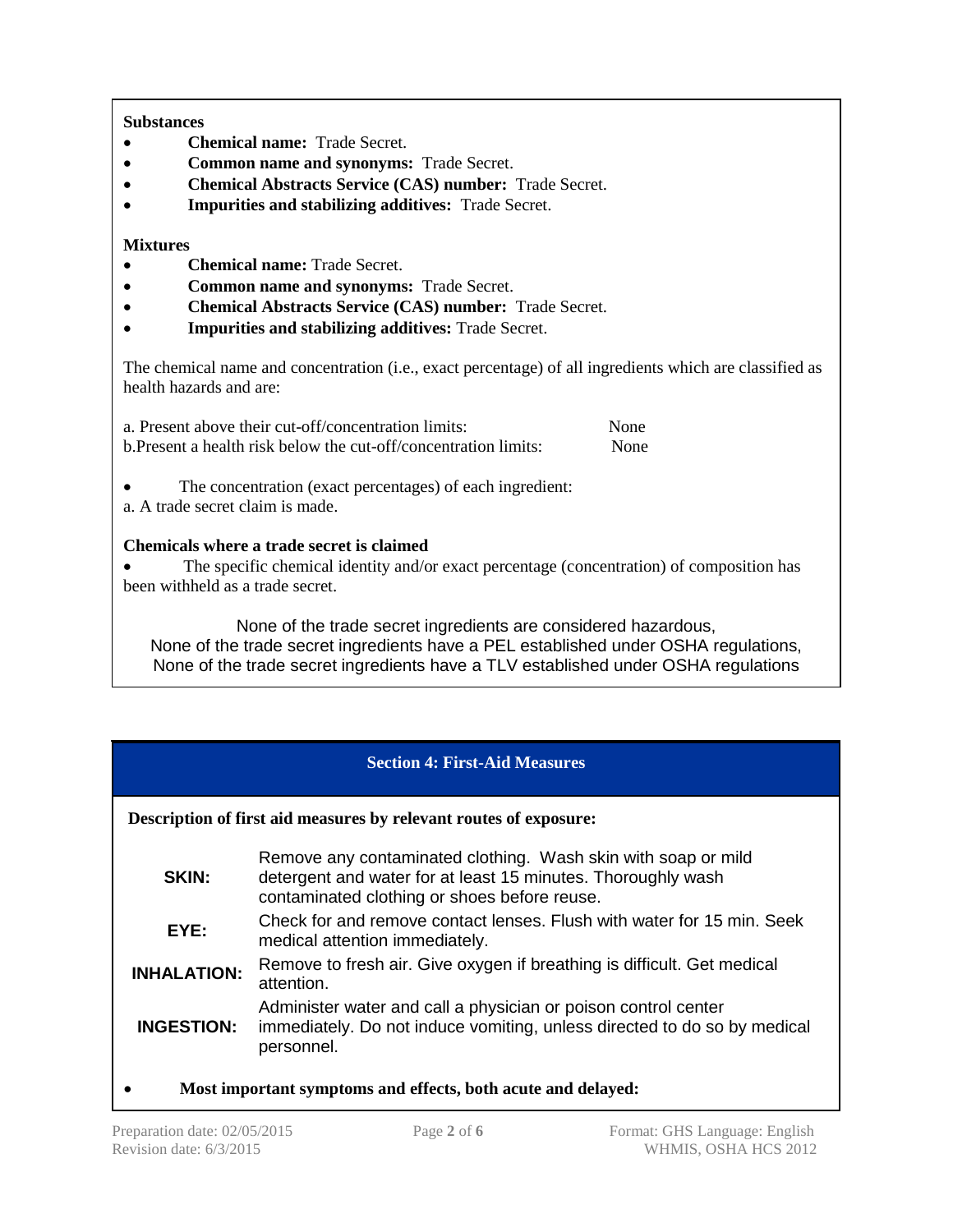Not known, not expected.

 **Indication of any immediate medical attention and special treatment needed:**  Not known, not expected.

# **Section 5: Fire-Fighting Measures**

**Extinguishing media:**  $CO<sub>2</sub>$ , foam, dry chemical.

# **Advice for firefighters:**

- **Respiratory protection:** For emergencies, or instances where the exposure levels are not known, use a full-face piece positive-pressure, air-supplied respirator.
- **Protective gloves:** Recommended.
- **Eye protection:** Recommended.
- **Other protective equipment:** Impervious protective clothing, including boots, gloves

# **Section 6: Accidental Release Measures**

**Emergency procedures**

**Spill or leak procedures:** Standard absorbents can be used.

# **Personal precautions and protective equipment**

- **Respiratory protection:** For emergencies, or instances where the exposure levels are not known, use a full-face piece positive-pressure, air-supplied respirator.
- **Protective gloves:** Recommended.
- **Eye protection:** Recommended.
- **Other protective equipment:** Impervious protective clothing including boots, gloves.

# **Section 7: Handling and Storage**

# **Handling**

- **General:** Apply according to good manufacturing and industrial hygiene practices with proper ventilation. Do not drink, eat or smoke while handling. Respect good personal hygiene.
- **Ventilation:** A system of local and/or general exhaust is recommended to keep employee exposure as low as possible.
- **Protective gloves:** Recommended.
- **Eye protection:** Recommended.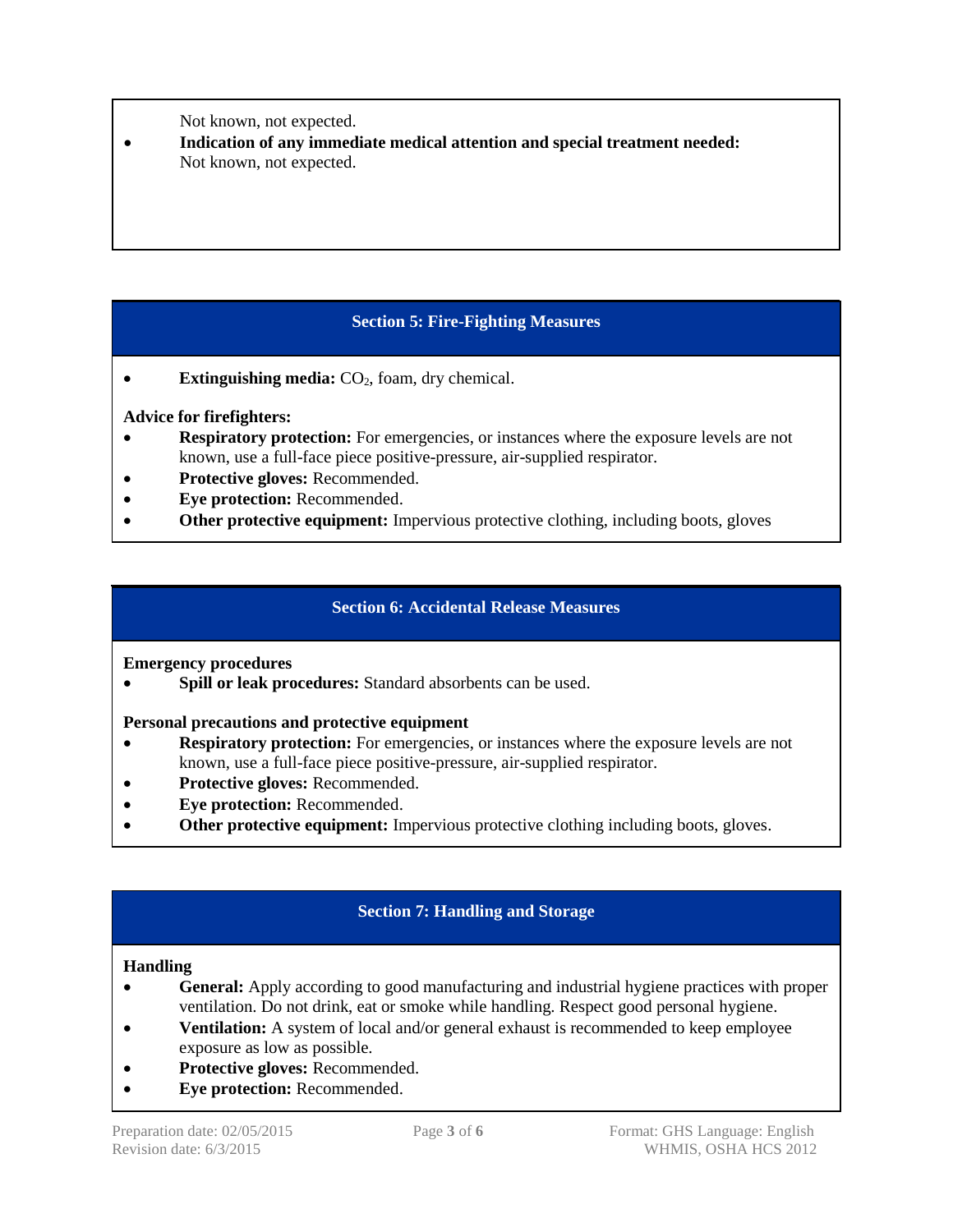**Other protective equipment:** Impervious protective clothing including boots, gloves.

#### **Storage**

• **Specific storage requirements:** Store in a cool, dry and ventilated area away from heat sources and protected from light in tightly closed original container. Keep air contact to a minimum.

# **Section 8: Exposure Controls/Personal Protection**

**Exposure controls:** No further data; see section 7.

**Personal protective equipment**

- **• Respiratory protection:** Usually not required.
- **• Ventilation:** Mechanical (general).
- **Protective gloves:** Rubber gloves.
- **Eye protection:** Splash-proof safety glasses (usually not required).
- **Other protective equipment:** Safety shower, eye wash.

## **Section 9: Physical and Chemical Properties**

| <b>Material description</b>                                         |                             |                                                  |                |
|---------------------------------------------------------------------|-----------------------------|--------------------------------------------------|----------------|
| Appearance                                                          | Varies                      | pH                                               | Not applicable |
| <b>Odor</b>                                                         | Very mild                   | <b>Odor threshold</b>                            | Not known      |
| Vapor<br>pressure                                                   | Not found                   | <b>Vapor density</b>                             | Not applicable |
| <b>Viscosity</b>                                                    | Not known                   | <b>Relative density</b>                          | >1.00 @ 25°C   |
| <b>Freezing point</b>                                               | Not applicable              | <b>Boiling point</b>                             | Not applicable |
| <b>Solubility</b>                                                   | Soluble in water            | <b>Evaporation rate</b>                          | Not applicable |
| <b>Flash point</b>                                                  | Non-flammable dry<br>powder | <b>Flammability (solid,</b><br>gas)              | Not applicable |
| Auto-ignition<br>temperature                                        | Not applicable              | <b>Decomposition</b><br>temperature              | Not known      |
| <b>Upper/lower</b><br>flammability or<br>explosive<br><b>limits</b> | Not known                   | <b>Partition coefficient:</b><br>n-octanol/water | Not known      |

# **Section 10: Stability and Reactivity**

#### **Reactivity**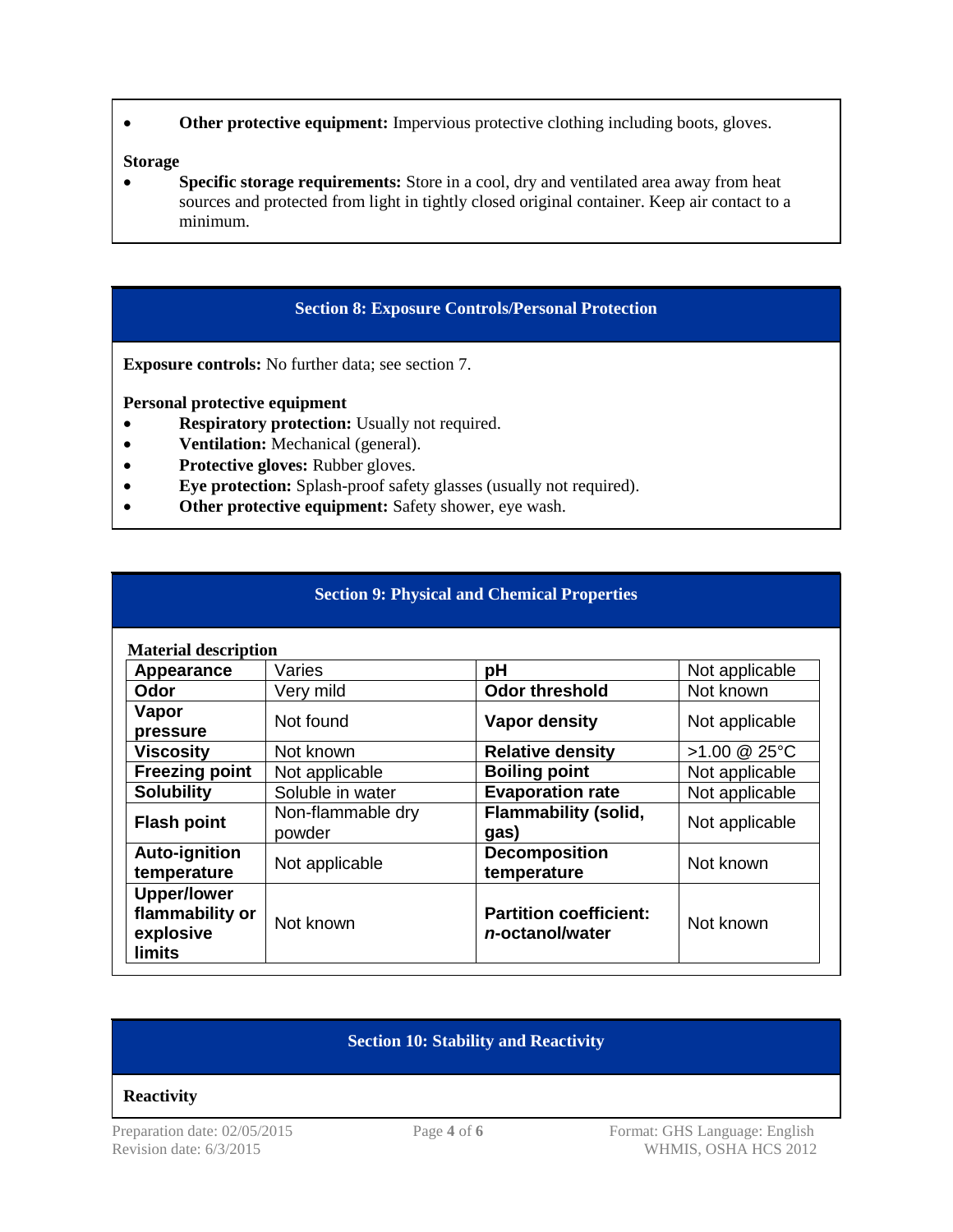Not available.

# **Chemical stability**

- Stable under ordinary conditions of use and storage.
- No stabilizers needed to maintain chemical stability.
- Should the product change in physical appearance, no safety issues expected.

## **Other**

- **Hazardous combustion products: CO, CO<sub>2</sub>, water.**
- **Conditions to avoid:** Presents no special reactivity hazard.
- **Materials to avoid:** Strong oxidizing agents.
- **Known or anticipated hazardous decomposition products:** None.

# **Section 11: Toxicological Information**

## **Information on likely routes of exposure**

• **Primary route(s) of entry:** Skin, eyes.

**Information on toxicological effects**

- **Acute effects:** Full strength may be irritating to skin and eyes.
- **Most important symptoms and effects, both acute and delayed:** Not known, not expected.
- **• RTECS numbers:** Not available.
- **Irritation data:** Not available.
- **Toxicity data:** Not available.
- **Threshold Limit Value (TLV):** Not established.
- **OSHA Permissible Exposure Limit (PEL):** Not established.
- **Listed as a carcinogen by NTP, IARC, or OSHA?** No.

# **Section 12: Ecological Information**

#### **Toxicity**

- **Aquatic and/or terrestrial toxicity:** Not available.
- **• Persistence and degradability:** Not known.

#### **Behavior in environmental systems**

- **Bioaccumulative potential:** Not available.
- **Mobility in soil:** Not known.
- **Additional ecological information:** Not known.